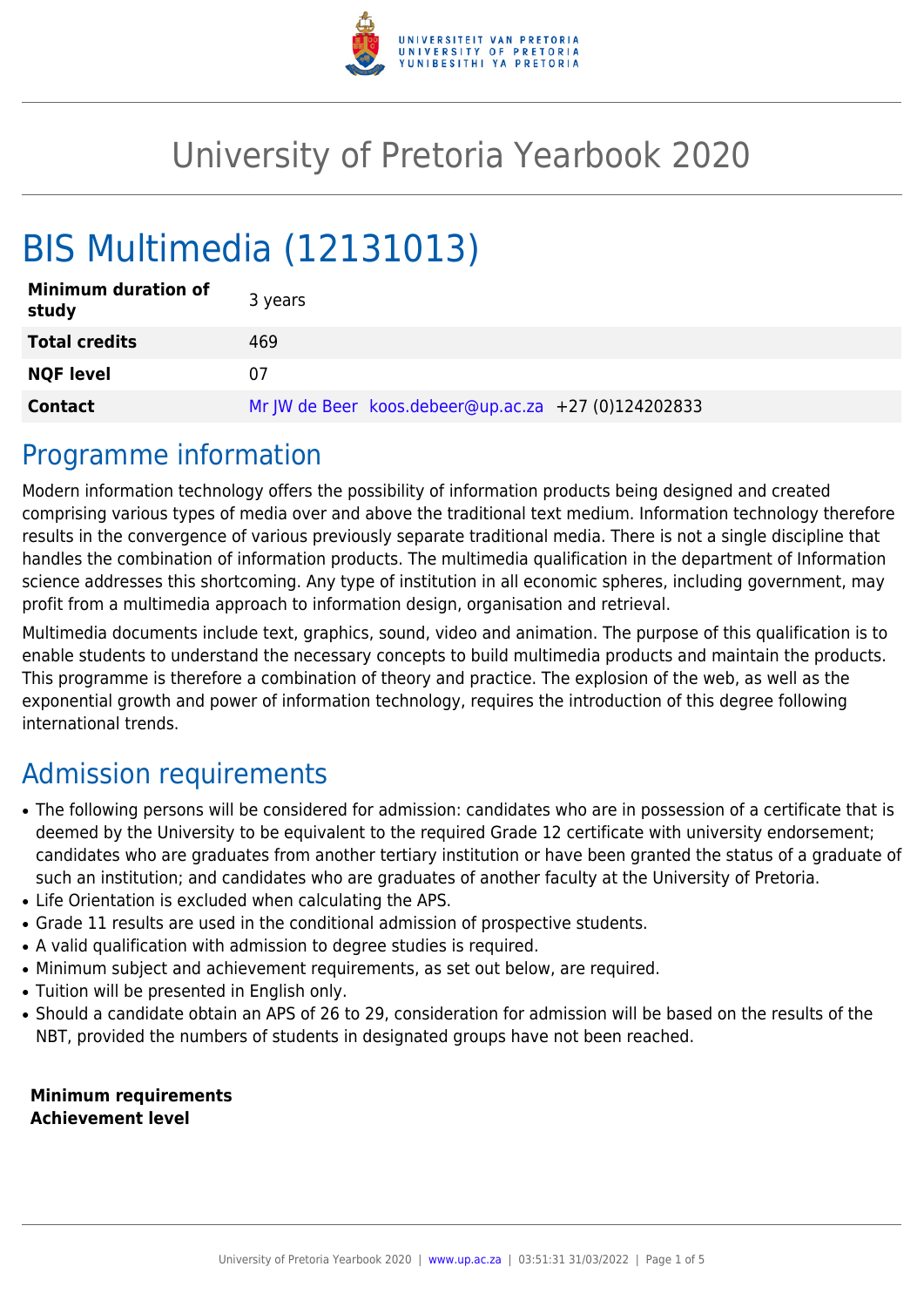

| <b>English Home Language or</b><br><b>English First Additional</b><br>Language |          | <b>Mathematics</b> |          | <b>APS</b>                                 |
|--------------------------------------------------------------------------------|----------|--------------------|----------|--------------------------------------------|
| NSC/IEB                                                                        | AS Level | NSC/IEB            | AS Level |                                            |
| 4                                                                              |          | ь                  |          | 30<br>(26 - 29 admission based on the NBT) |

\* Cambridge A level candidates who obtained at least a D in the required subjects, will be considered for admission. International Baccalaureate (IB) HL candidates who obtained at least a 4 in the required subjects, will be considered for admission.

### Other programme-specific information

#### **Please Note:**

The semester in which these modules are offered may vary from year to year.

Students who wish to continue with a BScHons (CS) should consult the Computer Science department for the correct admission requirements to the degree. COS 301 and three COS electives are compulsory admission requirements for BScHons (CS).

### Pass with distinction

A degree (undergraduate) in the School of IT is conferred with distinction on a student who did not repeat any module of his/her final year, obtained a weighted average of at least 75% in all the prescribed modules for the final year, provided that a subminimum of 65% is obtained in each of these modules and provided that the degree is completed in the prescribed minimum period of time. Ad hoc cases will be considered by the Dean, in consultation with the relevant head of department.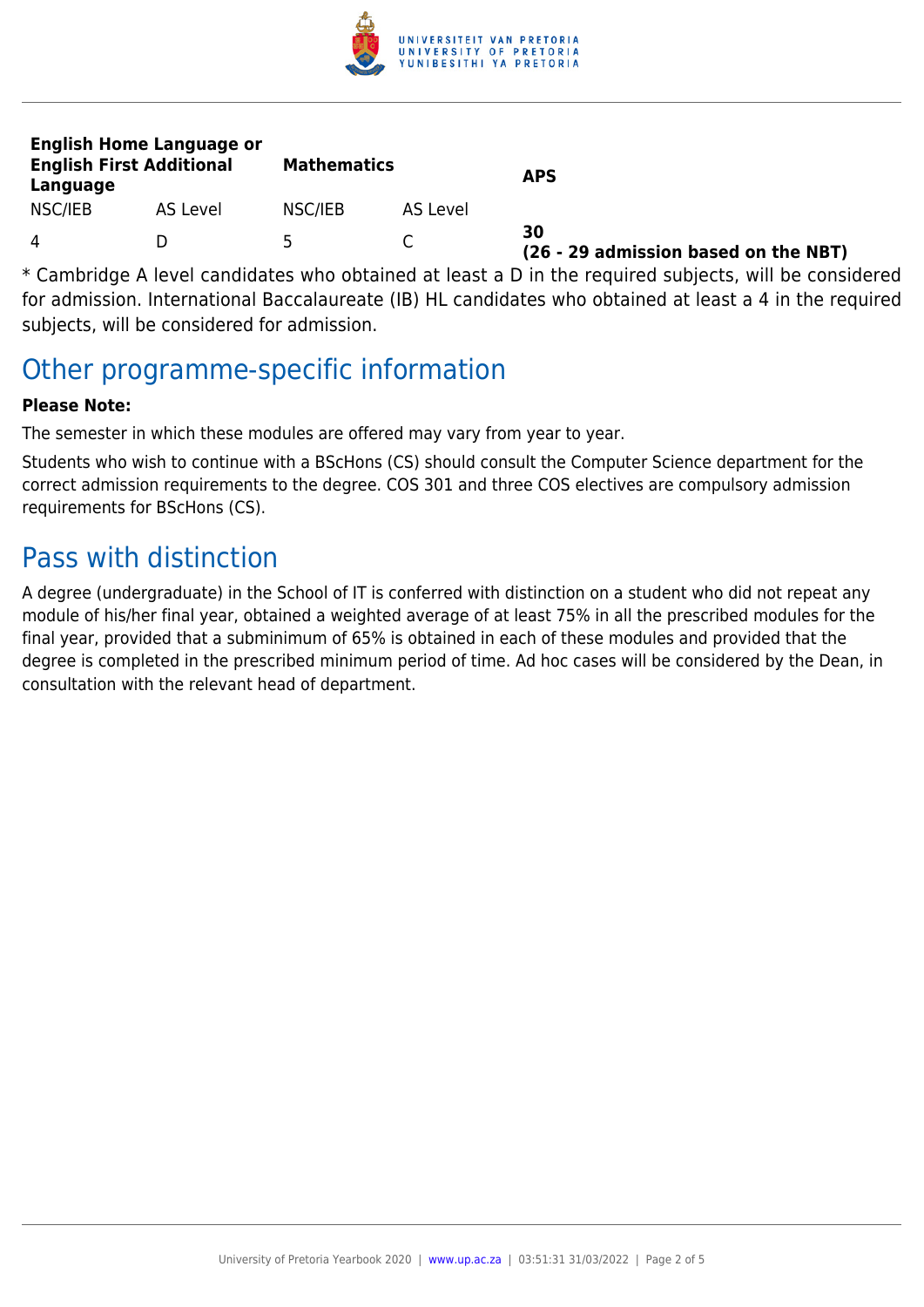

### Curriculum: Year 1

**Minimum credits: 144**

#### **Fundamental modules**

[Academic information management 101](https://www.up.ac.za/yearbooks/2020/modules/view/AIM 101) (AIM 101) - Credits: 6.00 [Academic information management 111](https://www.up.ac.za/yearbooks/2020/modules/view/AIM 111) (AIM 111) - Credits: 4.00 [Academic information management 121](https://www.up.ac.za/yearbooks/2020/modules/view/AIM 121) (AIM 121) - Credits: 4.00 [Academic literacy for Information Technology 121](https://www.up.ac.za/yearbooks/2020/modules/view/ALL 121) (ALL 121) - Credits: 6.00 [Academic orientation 112](https://www.up.ac.za/yearbooks/2020/modules/view/UPO 112) (UPO 112) - Credits: 0.00

#### **Core modules**

[Program design: Introduction 110](https://www.up.ac.za/yearbooks/2020/modules/view/COS 110) (COS 110) - Credits: 16.00 [Operating systems 122](https://www.up.ac.za/yearbooks/2020/modules/view/COS 122) (COS 122) - Credits: 16.00 [Imperative programming 132](https://www.up.ac.za/yearbooks/2020/modules/view/COS 132) (COS 132) - Credits: 16.00 [Introduction to computer science 151](https://www.up.ac.za/yearbooks/2020/modules/view/COS 151) (COS 151) - Credits: 8.00 [Multimedia 110](https://www.up.ac.za/yearbooks/2020/modules/view/IMY 110) (IMY 110) - Credits: 12.00 [Multimedia 120](https://www.up.ac.za/yearbooks/2020/modules/view/IMY 120) (IMY 120) - Credits: 12.00 [Information science 110](https://www.up.ac.za/yearbooks/2020/modules/view/INL 110) (INL 110) - Credits: 12.00 [Information science 120](https://www.up.ac.za/yearbooks/2020/modules/view/INL 120) (INL 120) - Credits: 12.00 [Information science 140](https://www.up.ac.za/yearbooks/2020/modules/view/INL 140) (INL 140) - Credits: 12.00 [Visual design \(1\) 102](https://www.up.ac.za/yearbooks/2020/modules/view/VIO 102) (VIO 102) - Credits: 16.00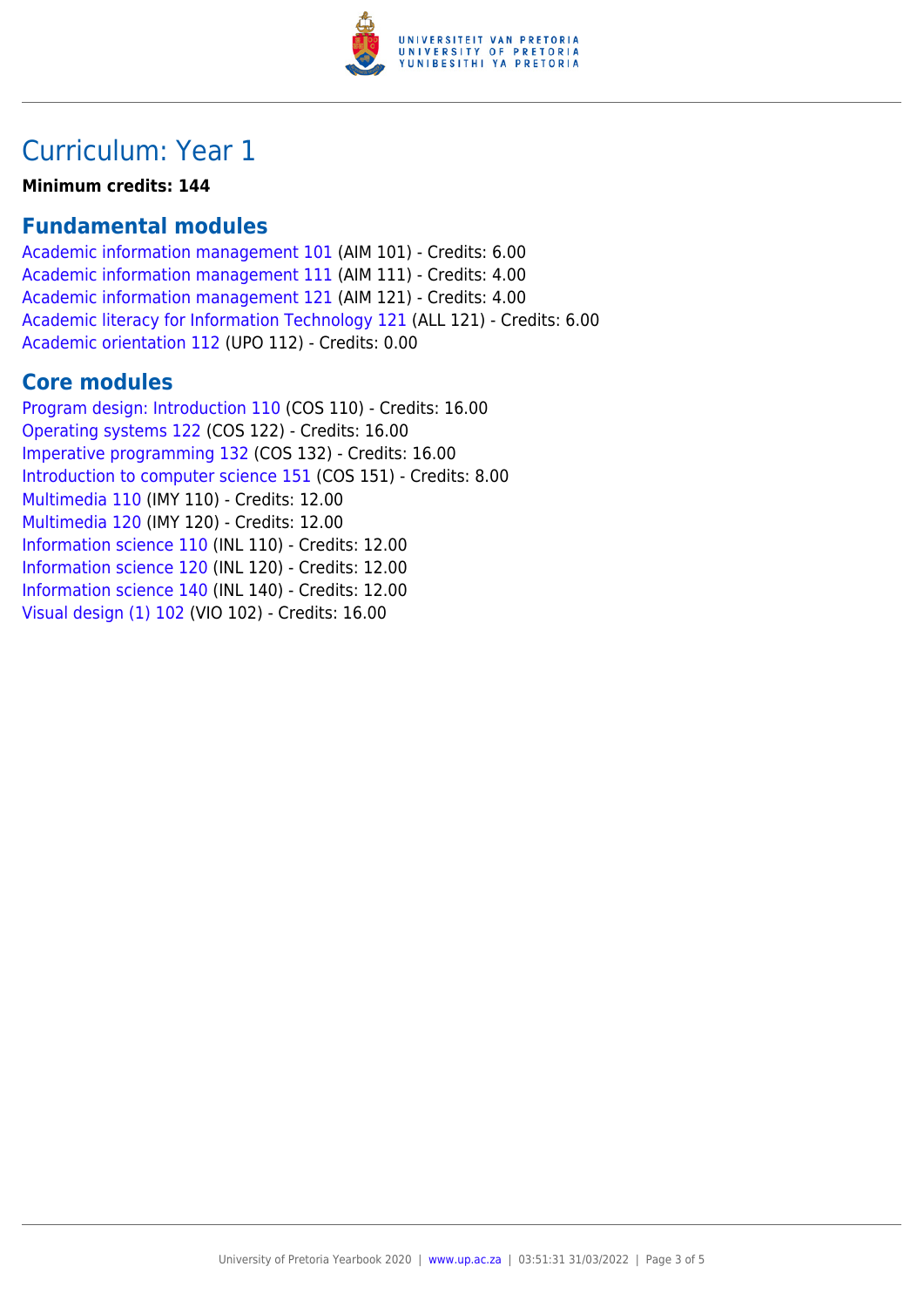

### Curriculum: Year 2

#### **Minimum credits: 184**

#### **Fundamental modules**

[Community-based project 202](https://www.up.ac.za/yearbooks/2020/modules/view/JCP 202) (JCP 202) - Credits: 8.00

#### **Core modules**

[Data structures and algorithms 212](https://www.up.ac.za/yearbooks/2020/modules/view/COS 212) (COS 212) - Credits: 16.00 [Software modelling 214](https://www.up.ac.za/yearbooks/2020/modules/view/COS 214) (COS 214) - Credits: 16.00 [Netcentric computer systems 216](https://www.up.ac.za/yearbooks/2020/modules/view/COS 216) (COS 216) - Credits: 16.00 [Concurrent systems 226](https://www.up.ac.za/yearbooks/2020/modules/view/COS 226) (COS 226) - Credits: 16.00 [Computer organisation and architecture 284](https://www.up.ac.za/yearbooks/2020/modules/view/COS 284) (COS 284) - Credits: 16.00 [Multimedia 210](https://www.up.ac.za/yearbooks/2020/modules/view/IMY 210) (IMY 210) - Credits: 16.00 [Multimedia 211](https://www.up.ac.za/yearbooks/2020/modules/view/IMY 211) (IMY 211) - Credits: 20.00 [Multimedia 220](https://www.up.ac.za/yearbooks/2020/modules/view/IMY 220) (IMY 220) - Credits: 16.00 [Publishing 210](https://www.up.ac.za/yearbooks/2020/modules/view/PUB 210) (PUB 210) - Credits: 20.00 [Visual design \(2\) 202](https://www.up.ac.za/yearbooks/2020/modules/view/VIO 202) (VIO 202) - Credits: 24.00